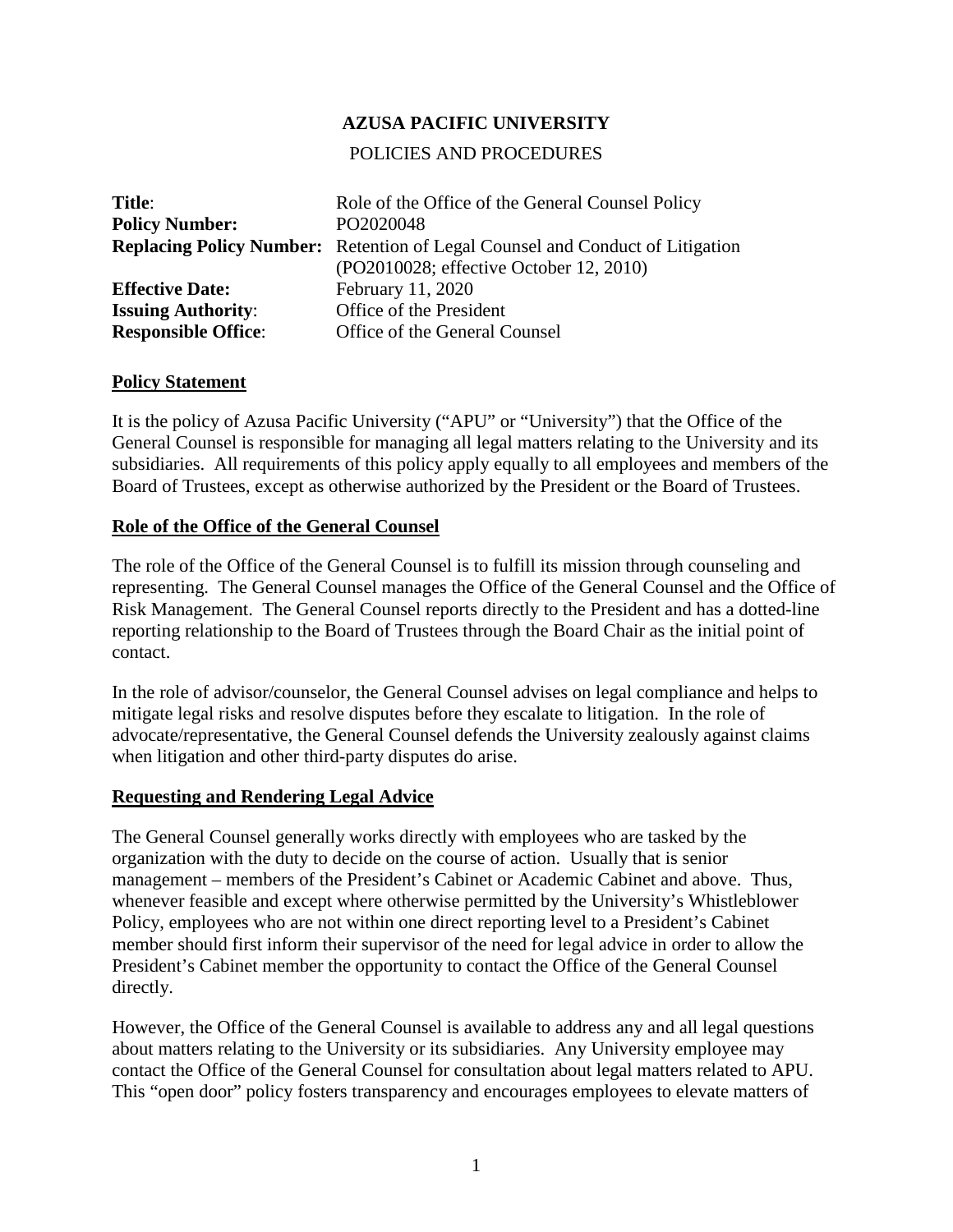concern where they can be addressed and referred to the appropriate office. Some policies require or allow all employees to consult with the Office of the General Counsel directly (e.g., Child Abuse Prevention and Reporting Policy; Whistleblower Policy; Conflicts of Interest Policy; Contract Management Policy).

The Office of the General Counsel will provide prompt advice to the University agent requesting the advice. The General Counsel has discretion to inform the President or the relevant President's Cabinet member of any advice sought or rendered. The General Counsel shall inform the Board of Trustees and/or the President of any advice sought or rendered, as required by applicable law or rule of professional responsibility.

# **Legal Claims and Service of Process**

The General Counsel is APU's registered agent for the service of all legal process. All service of process, court summonses and complaints, court orders, search warrants, requests for records, writs, earnings withholding orders, and the like must be served on the Office of the General Counsel, which, as of the effective date of this policy, is located in Building B on the grounds of the Foothill Community Church, 777 East Alosta Avenue, Azusa, California 91702. Employees should not accept any of the foregoing documents and should refer all process servers to the Office of the General Counsel. Should a process server leave a document or if any such documents are mailed to your office, please make a note of the date, time, and location of receipt, and immediately contact and then deliver the document to the Office of the General Counsel.

All other legal claims or threatened legal claims must be brought promptly to the attention of the Office of the General Counsel.

No litigation or other legal proceedings may be brought in the name of the University or any of its subsidiaries without advance approval of the University's General Counsel.

## **Other Specific Legal Issues**

The following issues must be brought promptly to the attention of the Office of the General Counsel:

- When any APU employee tasked with ensuring compliance with governmental authority (e.g., law, regulation, administrative order, guideline) is unsure of how to interpret APU's obligations under that authority
- Before APU terminates any employee who is in a legally protected class
- When a third party accuses APU of breaching any contractual obligation
- When APU needs to make a claim against its insurance carrier for any reason (In some situations, notice to the Office of Risk Management is sufficient.)
- Before the purchase or sale of real property or other significant assets of the institution
- When drafting and implementing any policies that bind more than one department or that are required to comply with any law or regulation